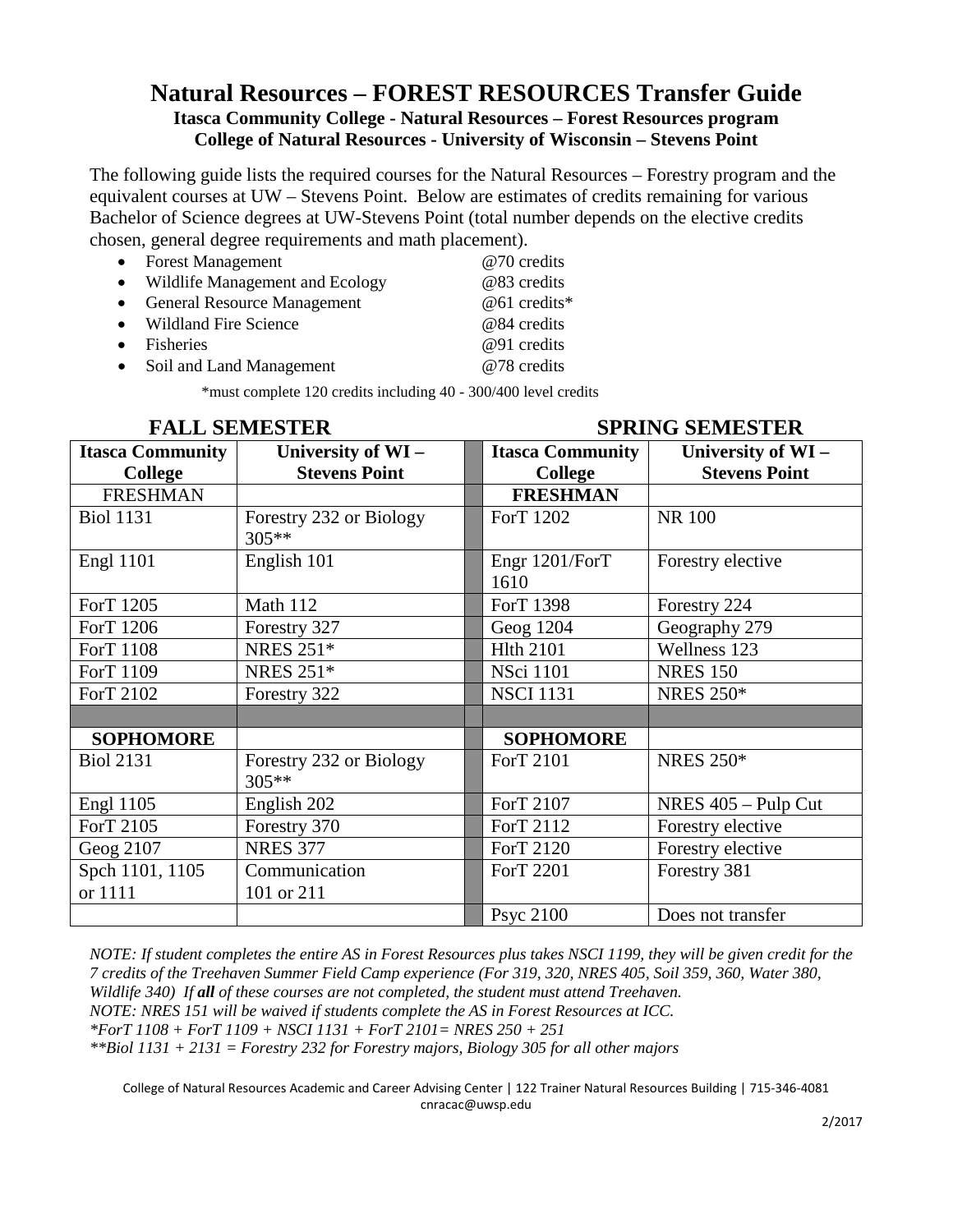## **Natural Resources - Geospatial Transfer Guide Itasca Community College - Natural Resources – GIS program University of Wisconsin – Stevens Point College of Natural Resources**

The following guide lists the required courses for the Natural Resources – GIS program and the equivalent courses at UW – Stevens Point. Below are estimates of credits remaining for various Bachelor of Science degrees at UW-Stevens Point (total number depends on the elective credits chosen, general degree requirements and math placement).

- 
- Wildlife Management and Ecology @94 credits plus summer camp
- General Resource Management @72 credits plus summer camp
- 
- Soil and Land Management @89 credits plus summer camp

• Forest Management  $@80$  credits plus summer camp • Fisheries **a** 102 credits plus summer camp

| <b>FALL SEMESTER</b>    |                                    |  | <b>SPRING SEMESTER</b>  |                       |  |
|-------------------------|------------------------------------|--|-------------------------|-----------------------|--|
| <b>Itasca Community</b> | University of WI-                  |  | <b>Itasca Community</b> | University of WI-     |  |
| <b>College</b>          | <b>Stevens Point</b>               |  | <b>College</b>          | <b>Stevens Point</b>  |  |
| <b>FRESHMAN</b>         |                                    |  | <b>FRESHMAN</b>         |                       |  |
| <b>Biol 1131</b>        | Forestry 232 or Biology<br>$305**$ |  | <b>Engl 1105</b>        | English 202           |  |
| <b>Engl 1101</b>        | English 101                        |  | ForT 1202               | <b>NRES 100</b>       |  |
| ForT 2102               | Forestry 322                       |  | ForT 1206               | Forestry 327          |  |
| Geog 1201               | Geography 276#                     |  | ForT 1398               | Forestry 224          |  |
| <b>Hlth 2101</b>        | Wellness 123                       |  | Geog 1204               | Geography 279         |  |
|                         |                                    |  | <b>NSci 1101</b>        | <b>NRES 150</b>       |  |
|                         |                                    |  | <b>Psyc 2100</b>        | Does not transfer     |  |
|                         |                                    |  |                         |                       |  |
| <b>SOPHOMORE</b>        |                                    |  | <b>SOPHOMORE</b>        |                       |  |
| <b>Biol 2131</b>        | Forestry 232 or Biology<br>305**   |  | ForT 2101               | Forestry elective     |  |
| ForT 2105               | Forestry 370                       |  | ForT 2107               | NRES $405 -$ Pulp cut |  |
| Geog 2107               | <b>NRES 377</b>                    |  | ForT 2112               | Forestry elective     |  |
| Geog 2101               | Geography 476+                     |  | Geog 1206               | Geography 276#        |  |
| Spch 1101, 1105         | Communication                      |  | Geog 2104               | Geography 476+        |  |
| or 1111                 | 101 or 211                         |  |                         |                       |  |
|                         |                                    |  | Geog 2201               | <b>NRES 381</b>       |  |

 $\#$  Geog 1201 + 1206 = Geo 276, Geography elective if taken alone

 $+$  Geog 2101  $+$  2104 = Geog 476, Geography elective if taken alone

*\*\*Biol 1131 + 2131 = Forestry 232 for Forestry majors, Biology 305 for all other majors*

College of Natural Resources Academic and Career Advising Center | 122 Trainer Natural Resources Building | 715-346-4081 [cnracac@uwsp.edu](mailto:cnracac@uwsp.edu)

2/2017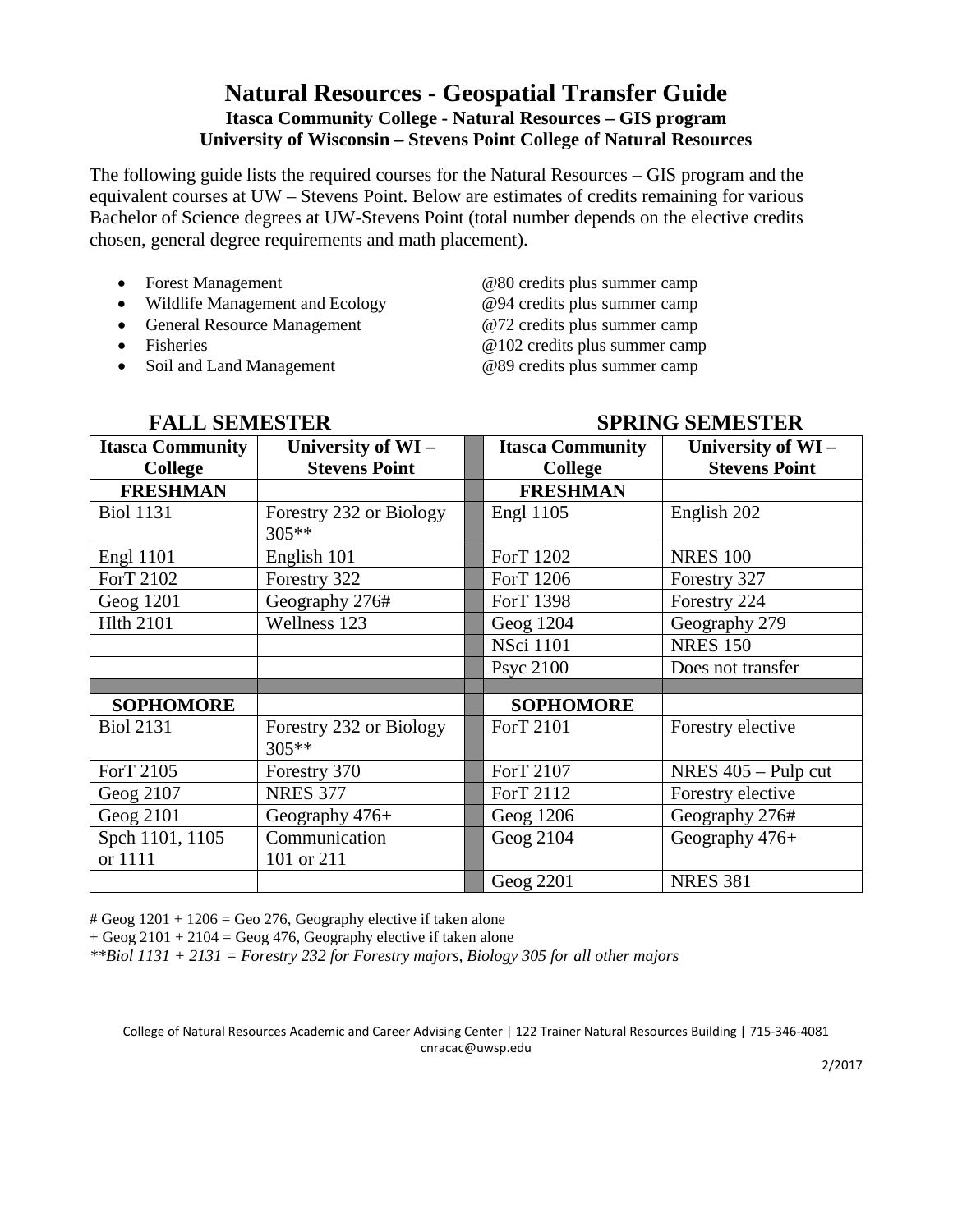# **Natural Resource - Wildland Firefighting Transfer Guide Itasca Community College - Natural Resources – Forestry program University of Wisconsin – Stevens Point College of Natural Resources**

The following guide lists the required courses for the Natural Resources – Wildland Firefighting program and the equivalent courses at UW – Stevens Point. Below are estimates of credits remaining for various Bachelor of Science degrees at UW-Stevens Point (total number depends on the elective credits chosen, general degree requirements and math placement).

- Wildland Fire Science  $@82$  credits plus summer camp
- 
- Wildlife Management and Ecology @90 credits plus summer camp
- 
- 

• Forest Management  $@70$  credits plus summer camp • General Resource Management @78 credits plus summer camp<br>• Res Mgmt – Law Enforcement @74 credits plus summer camp  $@74$  credits plus summer camp and recruit school • Fisheries **a**  $@99$  credits plus summer camp

### **FALL SEMESTER SPRING SEMESTER**

| <b>Itasca Community</b> | University of WI-       | <b>Itasca Community</b> | University of WI-    |
|-------------------------|-------------------------|-------------------------|----------------------|
| <b>College</b>          | <b>Stevens Point</b>    | <b>College</b>          | <b>Stevens Point</b> |
| <b>FRESHMAN</b>         |                         | <b>FRESHMAN</b>         |                      |
| <b>Biol 1131</b>        | Forestry 232 or Biology | ForT 1202               | <b>NRES 100</b>      |
|                         | $305+$                  |                         |                      |
| <b>Engl 1101</b>        | English 101             | ForT 1205               | Math 112             |
| ForT 1302               | Forestry elective       | ForT 1206               | Forestry 327         |
| ForT 1301               | Forestry 224            | ForT 1310               | Forestry elective    |
| ForT 2102               | Forestry 322            | ForT 1309               | Forestry elective    |
| PE 1137                 | Wellness                | ForT 1320               | Forestry 381         |
|                         |                         | <b>Genl 1140</b>        | Does not transfer    |
|                         |                         | Geog 1204               | Geography 279        |
|                         |                         |                         |                      |
| <b>SOPHOMORE</b>        |                         | <b>SOPHOMORE</b>        |                      |
| <b>Biol 2131</b>        | Forestry 232 or Biology | ForT 2101               | <b>NRES 250*</b>     |
|                         | $305+$                  |                         |                      |
| <b>Engl 1105</b>        | English 202             | ForT 2112               | Forestry elective    |
| ForT 2105               | Forestry 370            | <b>NSci 1101</b>        | <b>NRES 150</b>      |
| Geog 2107               | <b>NRES 377</b>         | <b>Psyc 2100</b>        | Does not transfer    |
| <b>Hlth 1131</b>        | HP/W elective           | ForT 2112               | Forestry elective    |
| Spch 1101, 1105         | Communication           | ForT 2110               | Forestry elective    |
| or 1111                 | 101 or 211              |                         |                      |

*+Biol 1131 + 2131 = Forestry 232 for Forestry majors, Biology 305 for all other majors \*NSCI 1131 + ForT 2101 = NRES 250, NRES electives if both not taken.*